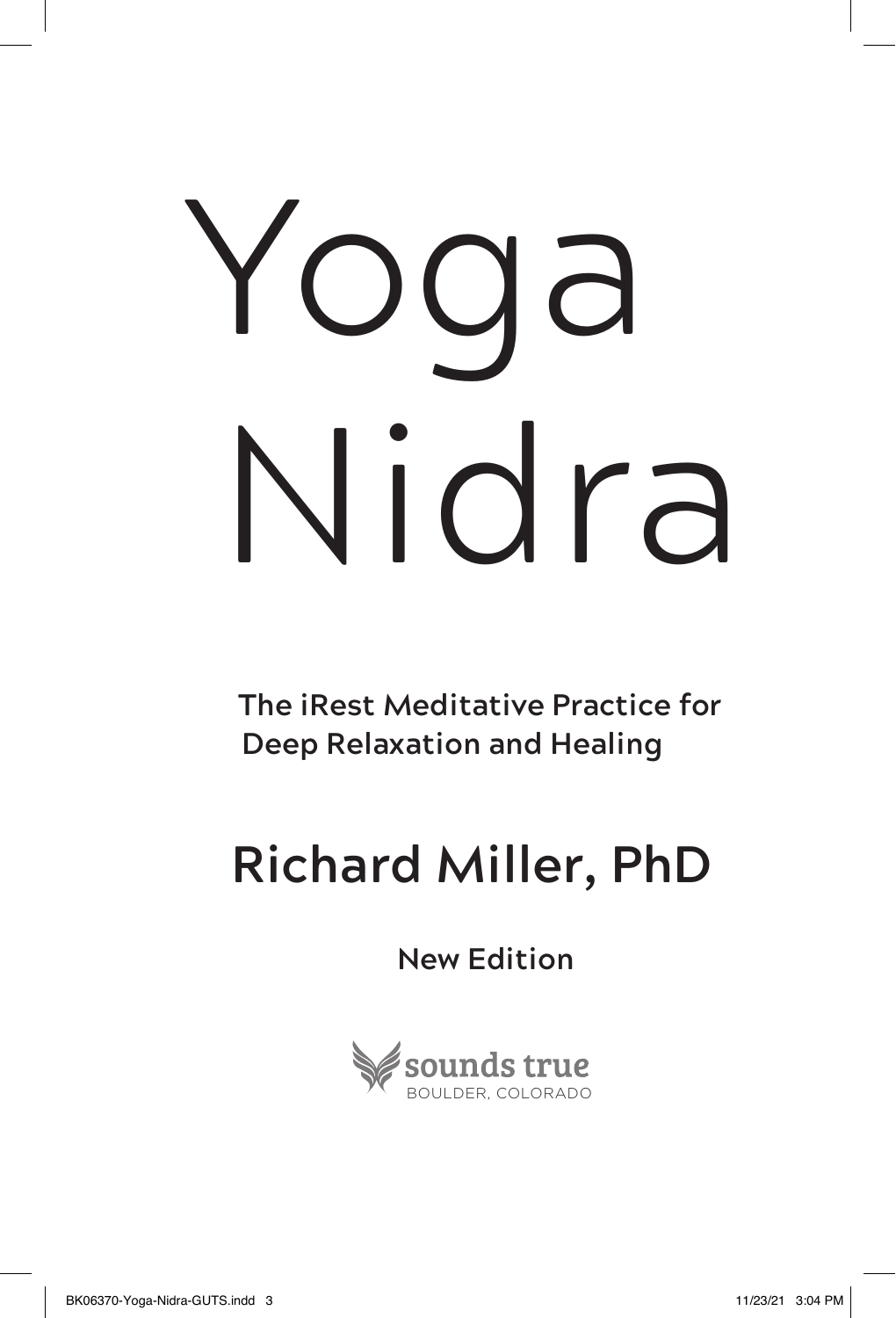#### CONTENTS

|  |  | Acknowledgments | ΧI |
|--|--|-----------------|----|
|--|--|-----------------|----|

| Foreword by Lorin Roche XIII |  |  |  |  |
|------------------------------|--|--|--|--|
|------------------------------|--|--|--|--|

Preface to the Second Edition XVII

Introduction

*The Open Secret* 1

Chapter One

|  |  | The Marvelous World of Yoga Nidra |  |  |  |  |  |  |  | 15 |
|--|--|-----------------------------------|--|--|--|--|--|--|--|----|
|--|--|-----------------------------------|--|--|--|--|--|--|--|----|

Chapter Two

|  | The Practice of iRest Yoga Nidra |  |  |  |  | 37 |
|--|----------------------------------|--|--|--|--|----|
|--|----------------------------------|--|--|--|--|----|

Step One: The Search for Truth

*Setting Your Intention* 39

| Step Two: Discovering Footprints |     |
|----------------------------------|-----|
| Affirming Your Heartfelt Desire  | -46 |
| Step Three: Perceiving Truth     |     |

*Experiencing Your Inner Resource* 55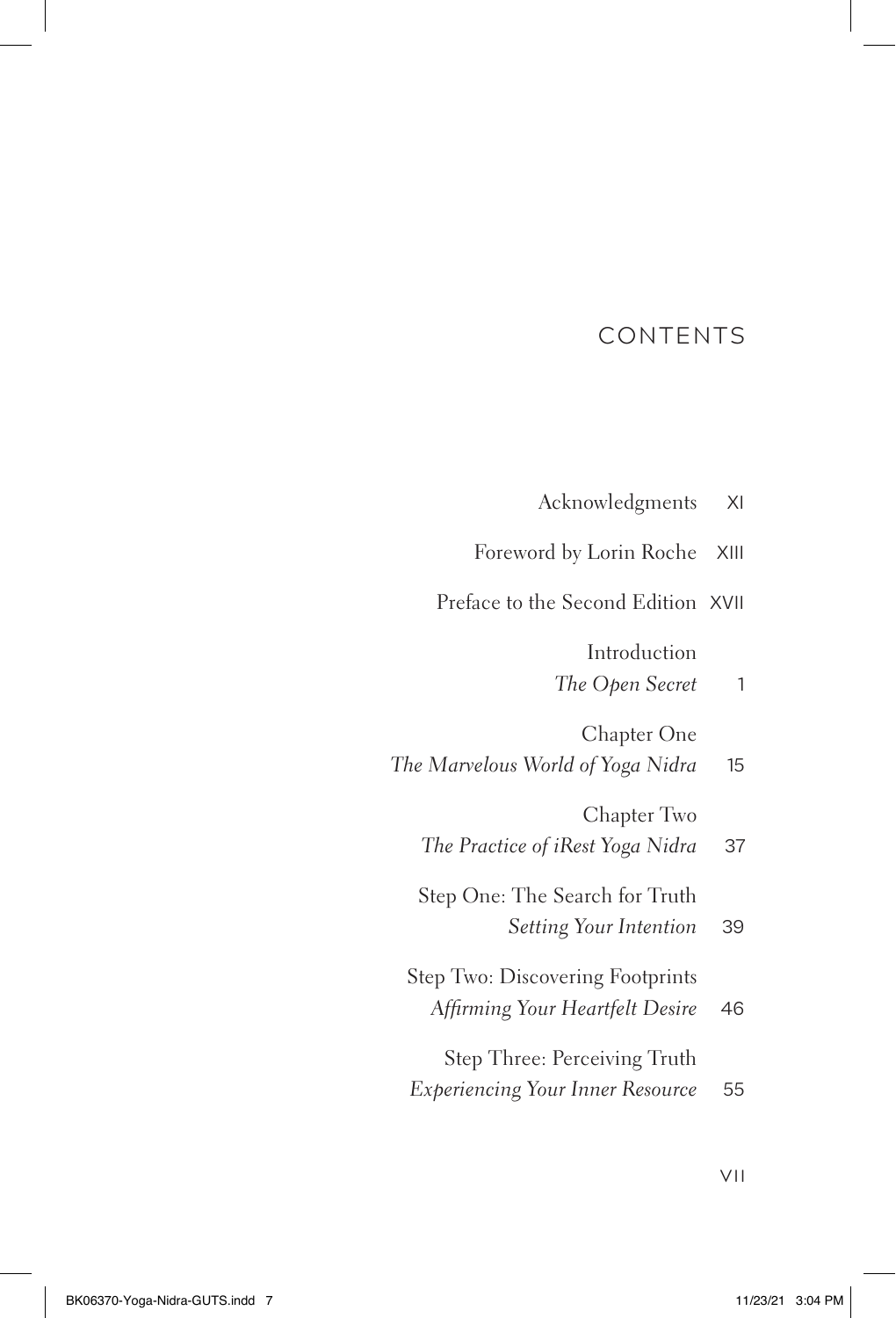| 63  | Step Four: Catching Truth<br>Sensing Your Body                          |
|-----|-------------------------------------------------------------------------|
| 67  | Step Five: Knowing Truth<br>Awareness of Breath and Energy              |
| 70  | Step Six: Taming Truth<br>Awareness of Feeling and Emotion              |
| 78  | Step Seven: Riding Truth Home<br>Awareness of the Body of Intellect     |
| 82  | Step Eight: Transcending Truth<br>Awareness of the Body of Joy          |
| 85  | Step Nine: Truth and Self Transcended<br>Awareness of the Body of Ego-I |
| 91  | Step Ten: Reaching Source<br>Living the Natural State                   |
| 99  | Back in the Marketplace<br>Living Essential Nature in Everyday Life     |
| 103 | Chapter Three<br><b>Final Reflections</b>                               |
| 107 | iRest Yoga Nidra Worksheet                                              |
| 117 | <b>Examples of Opposites</b>                                            |
| 123 | Resources for Supporting Your Practice                                  |

VIII CONTENTS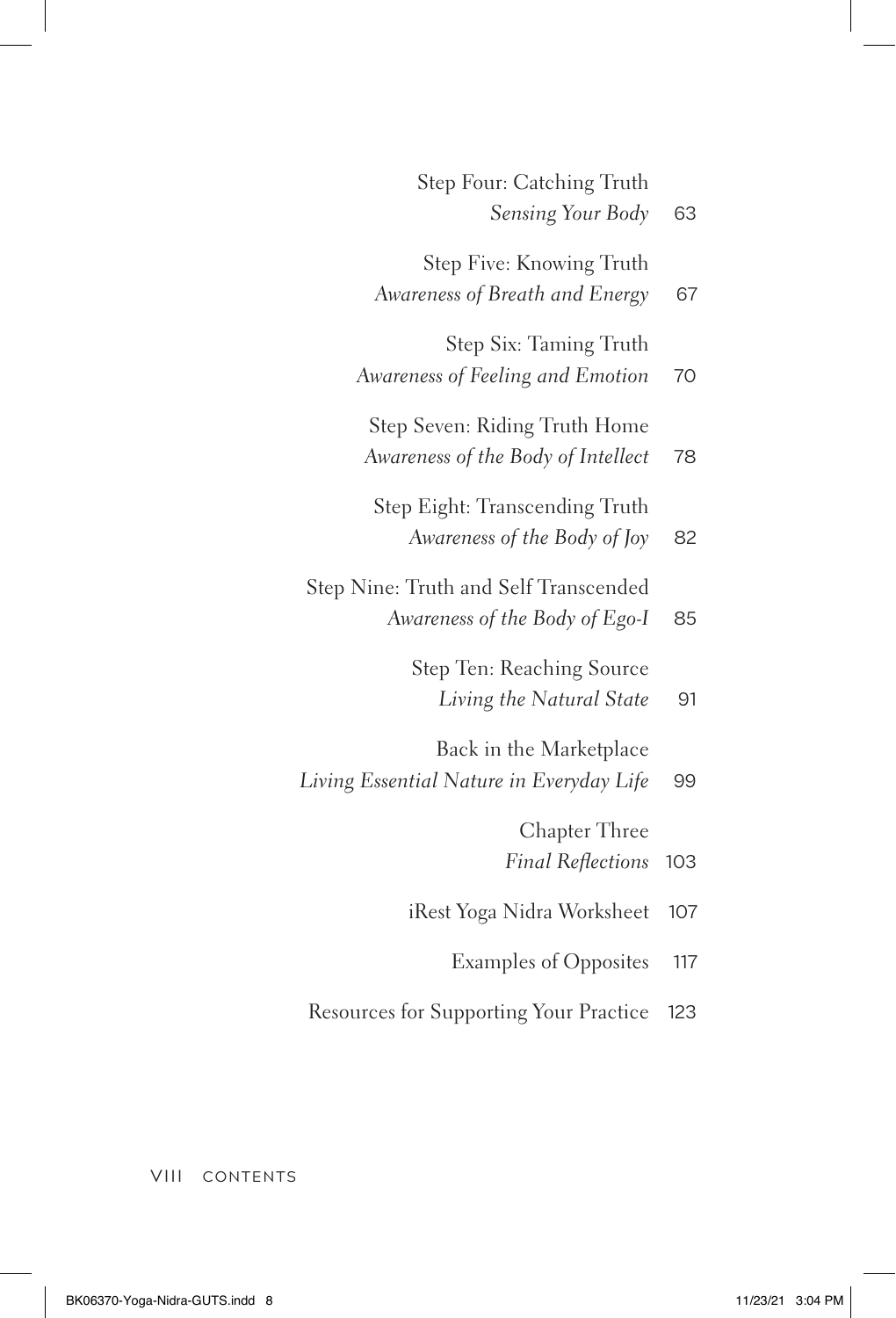- Notes 125
- References 129
- Readings in Nondual Śaivism 133
	- About the Author 135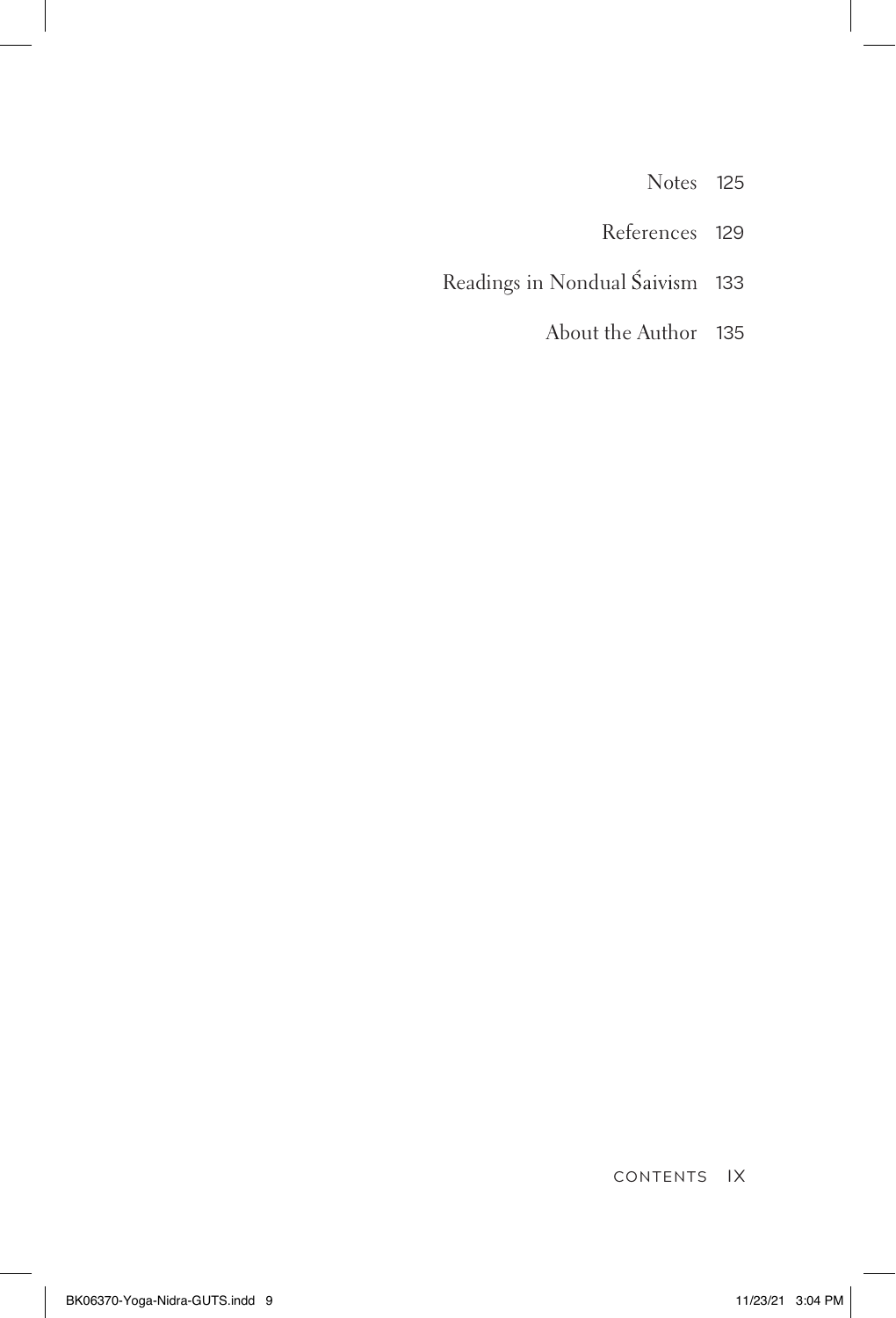### INTRODUCTION The Open Secret

*When we dwell in the pleasures of our senses, attractions to further pleasures arise. From attraction comes attachment, the desire for possession that leads to passion and burns into anger. Passion and anger cloud judgment and lead to confusion, the inability to learn from past mistakes, and the failure to choose between what is wise and what is unwise. This is the path of separation. But when we move in the world of the senses, yet keep our senses in harmony, free from attachment to attraction or aversion, we rest in the wisdom heart of our Essential Nature, the true Equanimity of Being, in which all sorrow and suffering cease. 7*

I was first introduced to the rudiments of Yoga Nidra in 1970, during my first-ever Yoga course. At the end of my first lesson, after slowly performing an exquisite sequence of asanas that heightened sensitivity to every part of my body, our instructor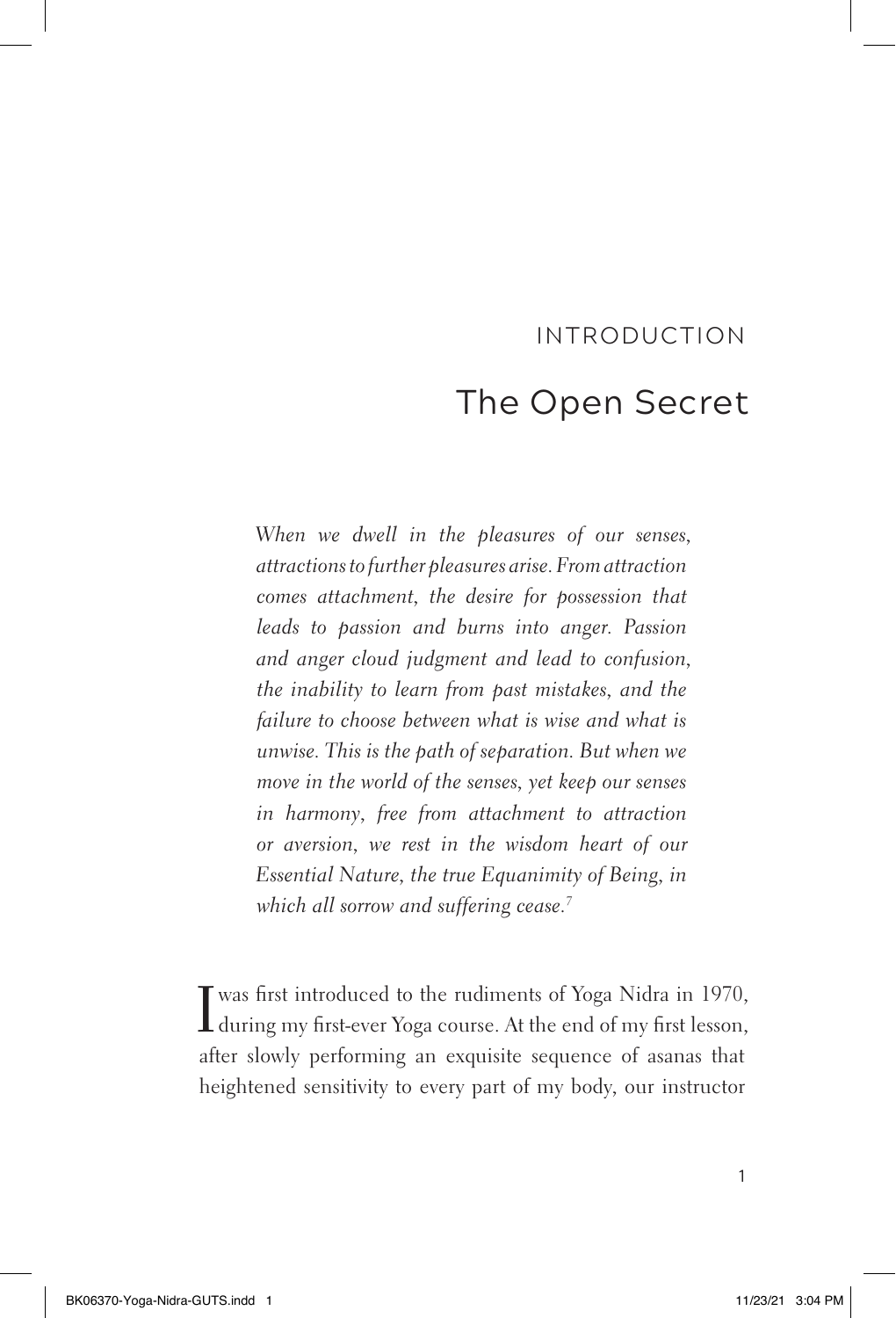led us through *Savāsana*, the traditional yogic pose for inducing deep relaxation while lying completely still on the floor. The instructor expertly guided us into being conscious of sensations throughout our body, as well as to opposing experiences such as warmth-coolness, agitation-calmness, fear-equanimity, sorrow-joy, and separation-oneness. I was invited to rotate my attention through the sensations elicited by pairs of opposites until I was able to embody these opposing experiences with neither attachment nor aversion to what I was experiencing.

I drove home that evening feeling totally relaxed and expansively present. For the first time in years, I felt free of all conflict, radiantly joyful, and attuned with the entire universe. I experienced life as being perfect just as it was and felt myself to be a spacious, nonlocalized Presence. Instead of my usual experience of being in the world, I was having a non-mental experience of the world being in me, similar to experiences I had known as a child.

This experience continued to resonate and left a longing in me to consciously awaken into and fully abide as this sense of Presence. It awoke in me the strong desire to deeply understand the art of Yoga and especially the process of Śavāsana that I had experienced, which I would later learn as Yoga Nidra. My yearning would eventually lead me to study with some of the most renowned teachers in the world and become adept as a teacher of Yoga Nidra through years of personal practice and by guiding thousands of students in its process during countless group classes, individual sessions, workshops, trainings, and meditation retreats.

During that first Yoga class, I recovered a secret that I now know is open to everyone who is interested in finding true peace of mind and unbreakable and unchanging Equanimity, joy, and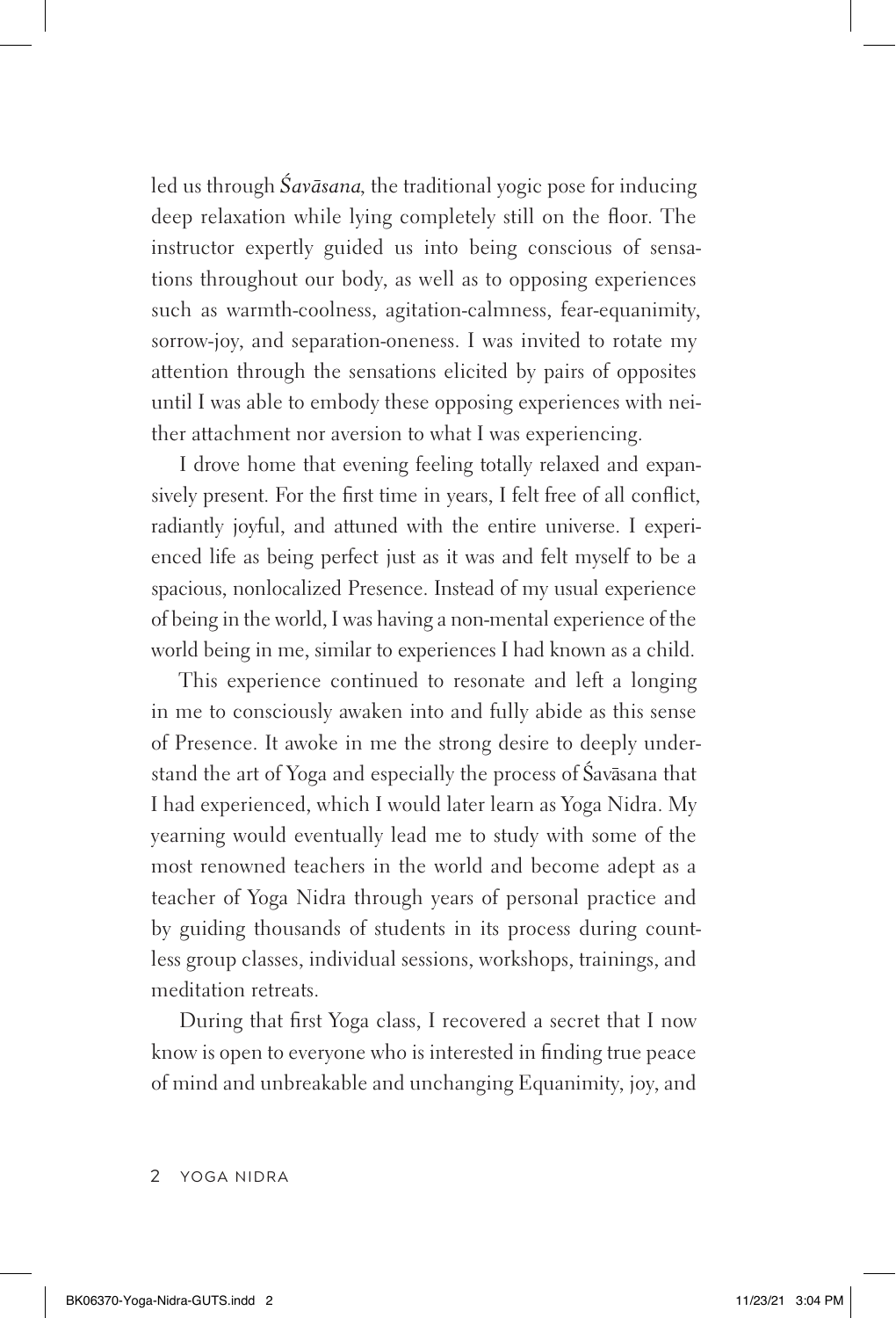well-being that remain undisturbed, free of circumstance or situation. And I know that if I can realize this, so can you. The key to inner peace is not some impenetrable secret. While seemingly obscure, it is actually in plain sight and readily available to you—as an "open secret." Let Wei Wu Wei explain.

The old Masters were fond of a little joke. One of them might say that the Buddha had a secret, but that Mahākāsyapa let it out.

*Mah k yapa, you may remember, was the bodhisattva to whom the Supreme Vehicle, chiefly represented by Ch'an and Zen today, is attributed. He it was who understood the famous sermon when the Buddha held up a flower and spoke no word.*

*Then one Master would remark that only as long as you do not understand, is it a secret. And, indeed, do not all mysteries and miracles only appear so, in so far as we may not understand how they arise or occur? Then another might add that once you do understand, it is Mahākāśyapa not keeping the secret.* 

*Therefore, a secret is only something that people in general do not understand and Mahākāśyapa not keeping the secret was the real secret of the Buddha. Thus, the secret that is not kept secret is what is meant by an Open Secret.8*

Most of us know the kind of fragile peace that is easily disturbed by the onslaught of daily life. Through the exquisite practice of Yoga Nidra, I discovered an unshakable equilibrium that is present under all circumstances and situations. If it weren't, it wouldn't be real peace. I know that this is true peace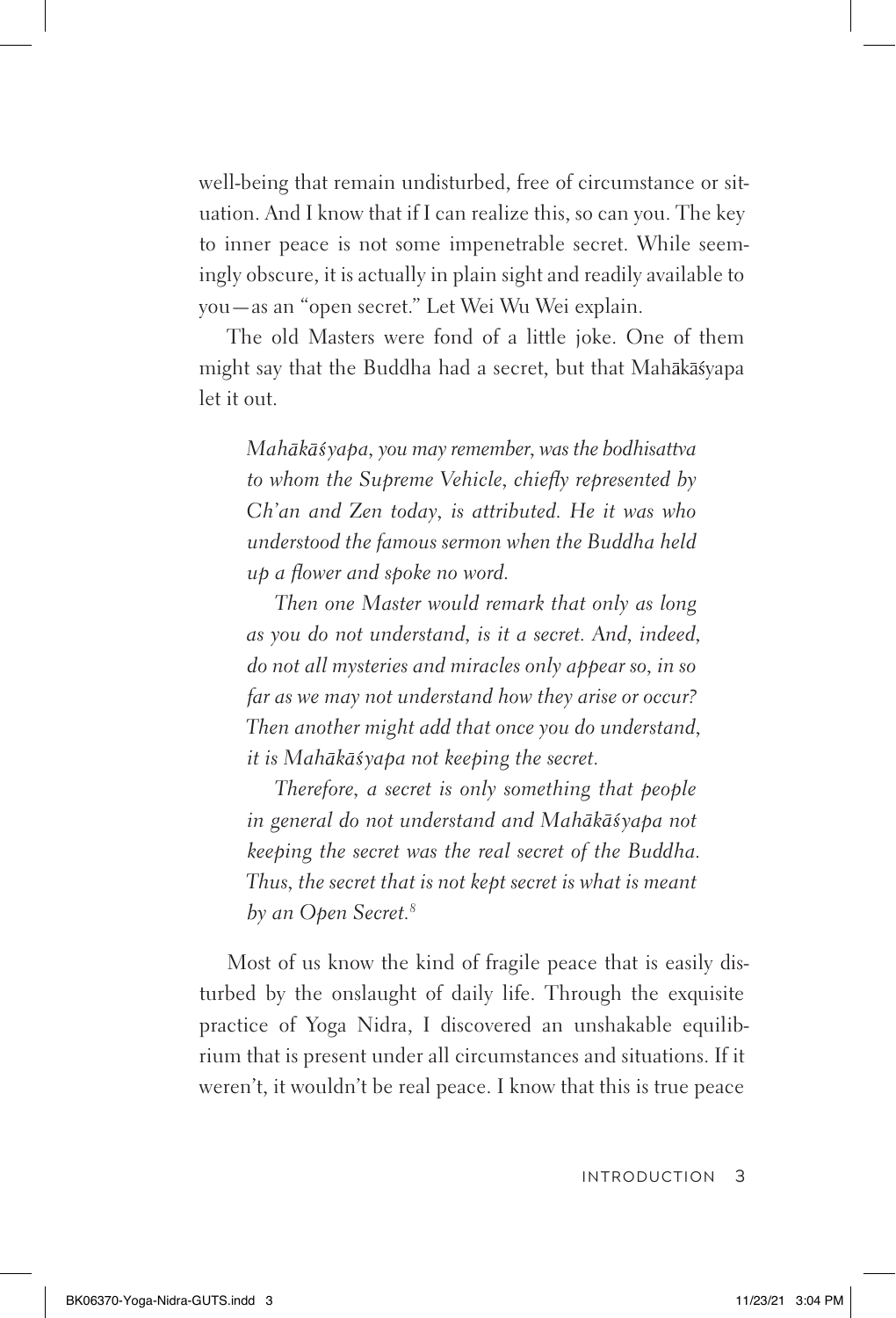because I've tested it over many years in my daily life: in my job, in the marketplace, and in family life.

We're all aware that the true test of inner peace comes not in the meditation hall but in our daily life and relationships. Yoga Nidra revealed to me the unchanging peace of *Awareness, Being, Presence, Well-Being, and Equanimity* that remains steadfast and true during even the most intense and difficult times of physical pain, interpersonal conflict, and current events. I've uncovered it. I've tested it. Now it is my heartfelt desire to share it with you.

#### THE ORIGINS OF YOGA NIDRA

The origins of Yoga Nidra can be traced back to ancient Eastern teachings of Yoga and *tantra* (Sanskrit; *tan-* = extending everywhere), dating back to the *Mahabharata* (circa the third century BCE) and *Mārkandeya Purana* (circa 250 CE), which offer a vast array of techniques designed to extend our understanding in order to overcome the mind's penchant to divide indivisible, unitive Essential Nature into separate, objective parts. Tantra and Yoga are not concerned with philosophical intellectualism or secondhand information. These teachings are concerned with firsthand knowing of who we actually are, where we stand, free of psychological, cultural, and philosophical conditioning in the truth of what actually is.9 Various yogis have revitalized the practice of Yoga Nidra throughout the past century, most notably through the teachings of Dennis Boyes (*Le Yoga du Sommeil Eveillé*), Swami Sivananda (*Yoga Nidra)* and his various disciples such as Satyananda Saraswati of the Bihar School of Yoga, Swami Satchidananda of Integral Yoga, and Swami Vishnudevananda of the Sivananda Yoga Vedanta Center; Swami Rama of the Himalayan Institute and his direct disciple, Swami Veda Bharati of the Swami Rama Sadhaka Grama;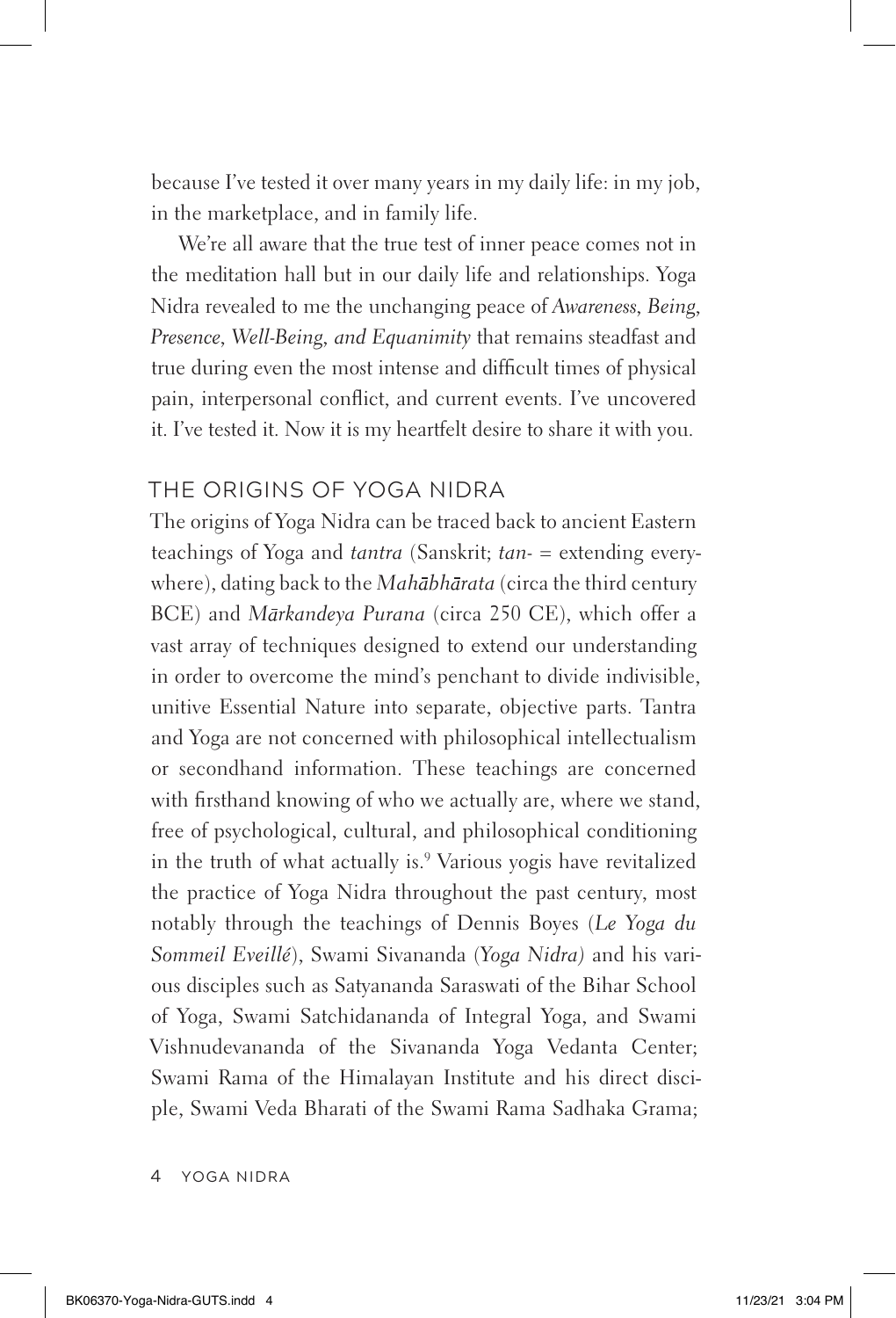and Shri Brahmananda Sarasvati (Ramamurti S. Mishra), who was an initiate of the Radhaswami School of Surat Shabd Yoga, among others.<sup>10</sup>

I was introduced to the term *Yoga Nidra* through the teachings of Swami Satchidananda and in the many literary offerings of Swami Satyananda Saraswati, especially his book entitled *Yoga Nidra.* Over the years, I've had the privilege of studying with many renowned spiritual teachers who have helped me refine this exquisite art of meditative inquiry through both my studies in psychology and spirituality.<sup>11</sup>

Through Yoga Nidra, I discovered a profound process that teaches us how to carefully and systematically investigate the nature of our beliefs that define our personal identity and differentiate the world around us into separate objects. For instance, we believe that we are solid and separate and that there is an external world that exists independently of us. But we may never have deeply examined the reality of these beliefs. During Yoga Nidra, we investigate our firsthand experience so that we can understand the nature of who we really are and what the world actually is. Yoga Nidra helps us investigate and dispel the roots of our conditioning that underlie our beliefs and misperceptions about reality. Yoga Nidra dissolves the obstacles that stand in the way of our leading an authentic life of purpose and meaning. For those who are interested, it can also awaken us into living an enlightened life of self-realization as our Essential Nature.

#### IREST YOGA NIDRA

*iRest* stands for Integrative Restoration. It is a modern-day variation of the ancient practice of Yoga Nidra and grew out of my years of personal practice and work with thousands of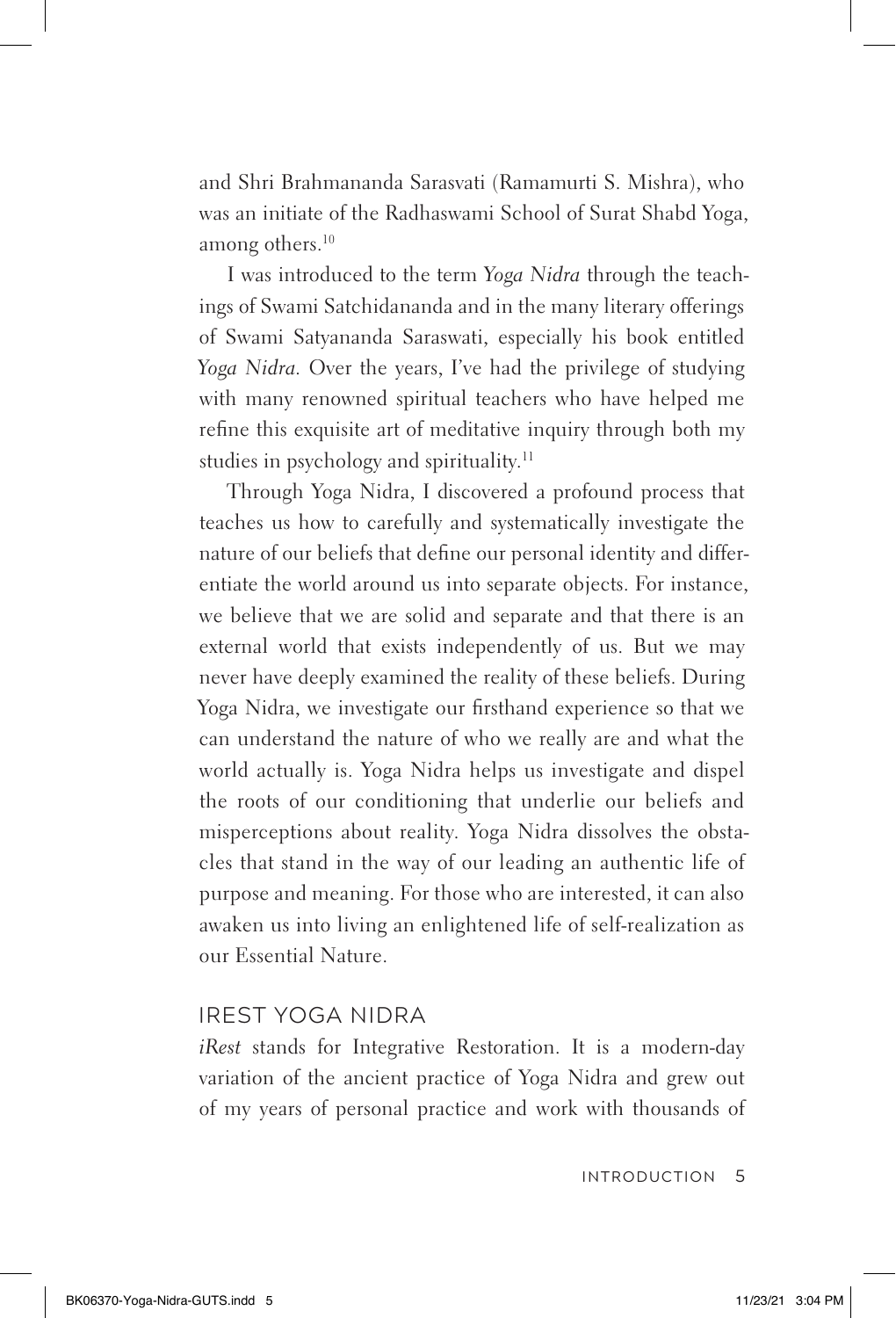individuals. iRest encompasses the core principles that make Yoga Nidra a powerful practice for health, healing, awakening, and attaining our highest human potential.

iRest is "integrative" as it addresses psychological and physical issues, such as stress, anxiety, insomnia, pain, and trauma in your body and mind. It helps you feel yourself as a fully functioning, integrated, whole, and healthy human being. iRest is also "restorative" as it helps you recover innate and indestructible inner resources of joy, peace, Presence, and well-being. The practice of iRest integrates and restores so that you can experience inner peace, harmony, connectedness, and well-being wherever you are, whoever you're with, and whatever you're doing and experiencing.

#### USING THIS BOOK AND THESE RECORDINGS

In this book and in the MP3 audio practices that I've recorded, I share with you the basic steps of iRest Yoga Nidra, what each step leads to, benefits that you will realize along the way, as well as the ultimate discovery that iRest reveals. At its minimum, iRest will lead you to experience profound relaxation, the release of chronic stress, restful sleep, resolutions to many of your life's conundrums, and a greater sense of joy and harmony in your daily life and relationships. In its ultimate revelation, it points directly to your Essential Nature, to peace that is beyond description and is your birthright. This peace is not an empty promise or only for a selected few. It is present and available to you right now.

I take great comfort in sharing this incredible practice with you. For me it has withstood the test of time and delivered its promise, and I trust that it will do the same for you. I believe that there is good reason why iRest Yoga Nidra has found its way into your life in this moment. I pray that the practice of iRest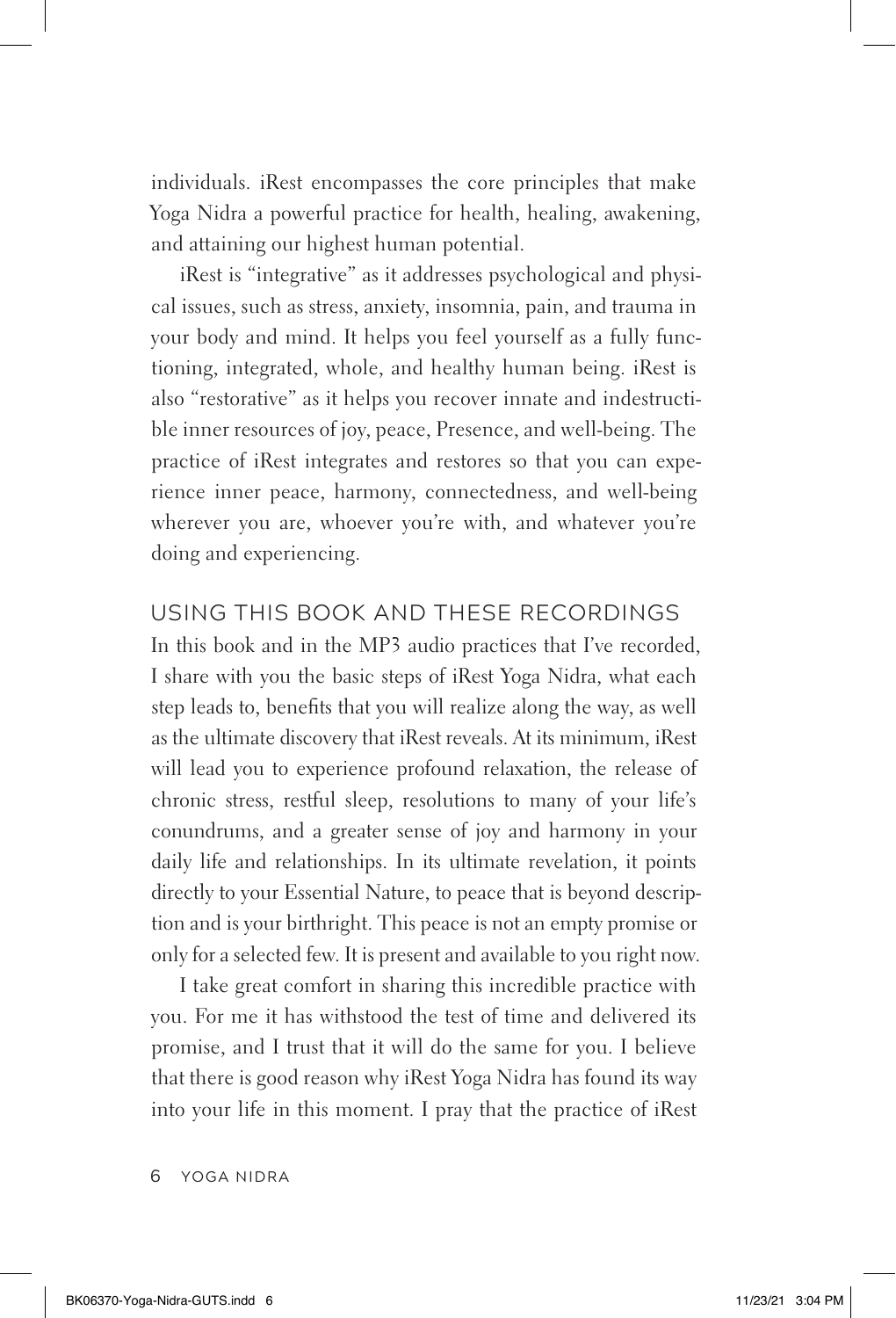will be, as it has been for me, your companion for life. It's a trustworthy ally through thick and thin.

I suggest you read this book in its entirety before proceeding to listen to the MP3 audio recordings (available at SoundsTrue. com/YogaNidra). Orienting your mind to the underlying perspective and principles of iRest allows mind and body to relax as you listen to the recorded practice sessions. That said, if you are a person who doesn't like reading manuals, then by all means, dive into the practice. Firsthand experience is the best teacher. But after using the MP3 recordings, do come back to this text in order to deepen your understanding, which will enable you to obtain maximum advantage from each practice session. I do advise, however, before listening to the MP3 recording, that you read through the segment entitled "Setting the Stage" at the end of this introduction so that you can derive maximum benefit from your first experiences with iRest.

#### **What's in the Book**

Chapter 1 provides an orientation to the perspective of iRest Yoga Nidra. Reading about iRest is a bit like reading a description of sugar before you've ever tasted such a treat. The actual taste is beyond words. But I have learned that intellectual understanding helps the thinking mind relax and allows us to plunge more deeply into the experience. Keep in mind that iRest is not a philosophy. It is a series of experiments you engage in to discover the living truth about yourself and the world. In the final analysis, the proof is in the tasting.

Chapter 2 is an overview of the stages of iRest, which you can access as actual practice sessions in the MP3 recordings. The MP3s are set up so that you can work with one or more of the stages of iRest depending upon your needs of the moment.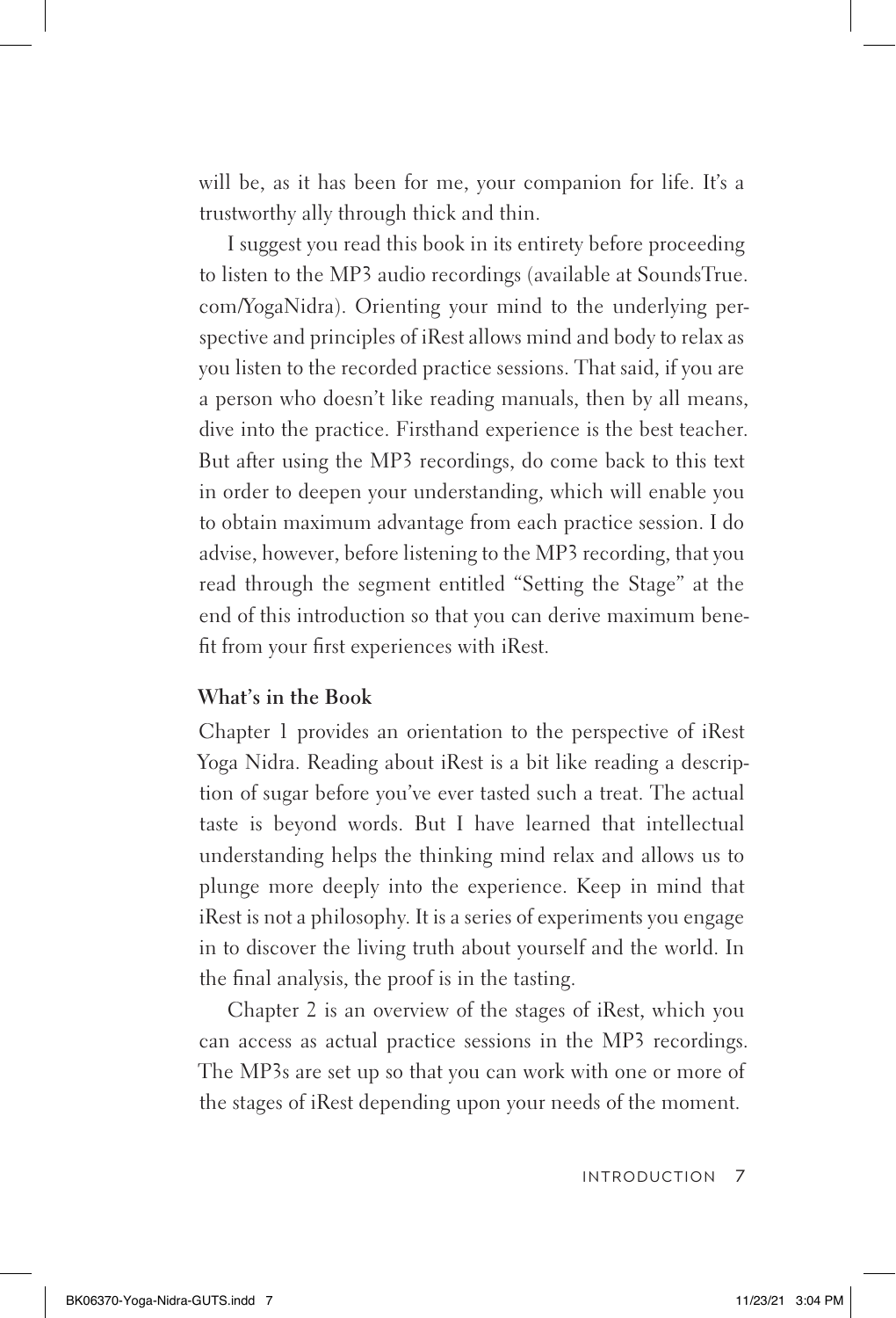Chapter 3 presents some final reflections on iRest.

Following chapter 3 you will find worksheets that can help you further refine your practice of iRest.

Before listening to a particular iRest practice through the MP3 recordings, I suggest you make a copy of the iRest Yoga Nidra worksheet on pages 107–116 and fill it in with emotions, beliefs, images, etc., that are specific to you in order to personalize your practice within a particular mini-session of iRest.

The practice of iRest should never be mechanical. You want the practice to be alive and meaningful. Over time you will learn to adapt the practice to suit your individual needs respecting your gender, age, cultural background, and stage of life. Keep in mind the adage "Make the practice your own."

The references section at the end of this book contains resources for further studies that will provide continuing support for your practice of iRest Yoga Nidra. Why reinvent the wheel? Take advantage of those who have come before you. We have much to share in our journey together.

#### **MP3 Recordings**

The initial practice sessions on the MP3 audio recordings comprise a series of mini-sessions, each representing a stage of iRest. You can listen to an individual mini-session by itself or listen to a recording that comprises the entire ten-step practice of iRest. As you become adept in your practice, you may wish to engage in only one or two mini-sessions to address an existing issue. At other times, you will enjoy flowing through the entire practice.

iRest Yoga Nidra can be performed in a matter of seconds, a few minutes, or it can be an in-depth practice lasting an hour or more. Mahatma Gandhi in India practiced Yoga Nidra on the train between speaking engagements. Swami Veda Bharati used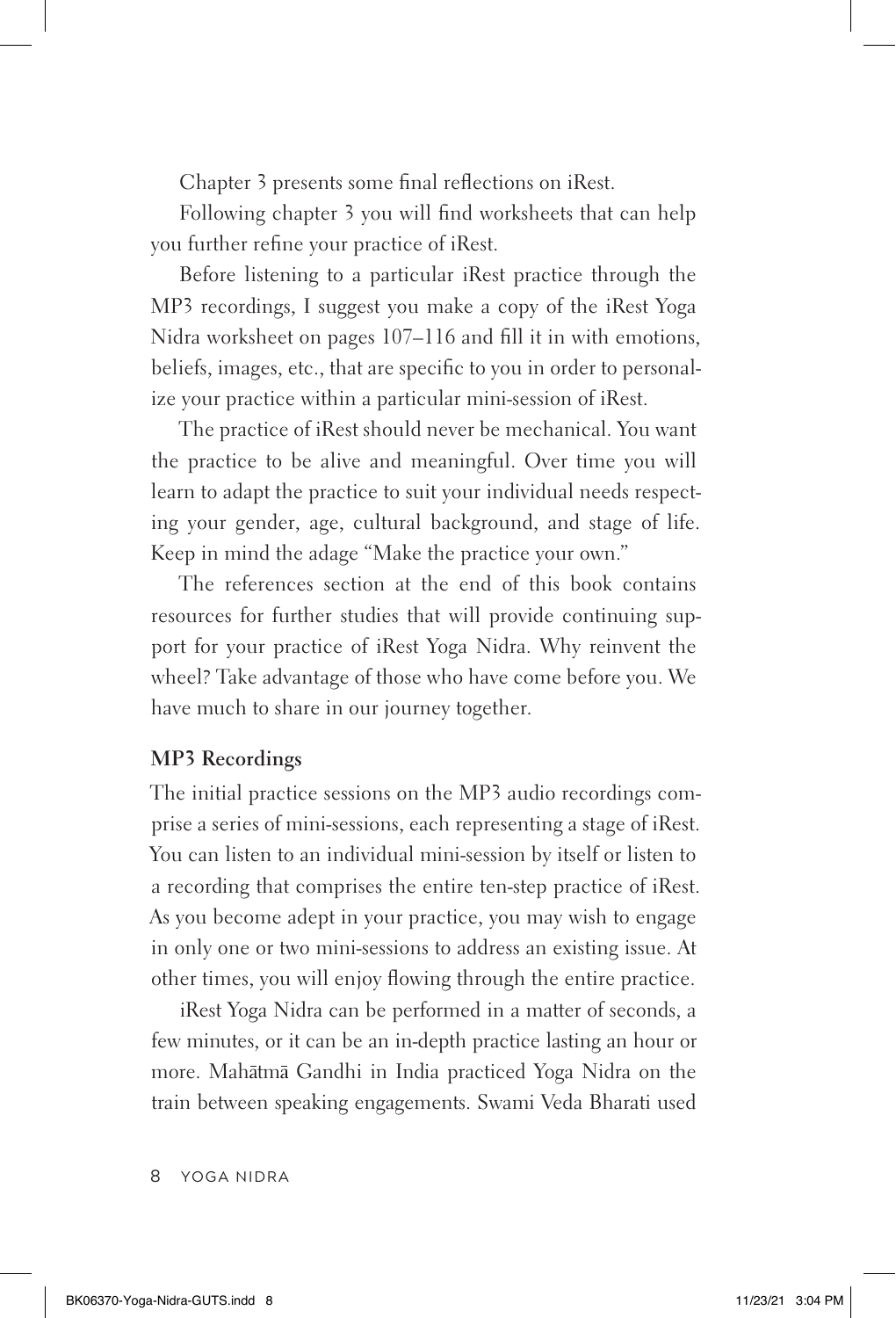Yoga Nidra to learn new languages overnight. I've used it with students and clients to help them prepare for surgery and solve complex personal conundrums and interpersonal issues. Others have used iRest to dissolve their fear of flying, heal through PTSD and resolve past traumas, and obtain restful sleep. And some, as I have, have used iRest to inquire into the mystery of life and awaken to our Essential Nature as Unqualified Presence.

There are several complete practices of iRest on the MP3 recordings, which are integrated sessions of iRest that you can listen to many times over. Multiple layers of understanding are embedded within these and all the recordings. These MP3 audio files are designed for you to return to time and again over many years, gaining greater understanding and benefit with each practice session. I have heard from innumerable students after they have listened to the same session countless times over many years who've repeatedly said to me, "I never heard that before!"

#### SETTING THE STAGE

Before beginning your first practice on the MP3 recordings, please read the following guidelines, which will help make your first sojourn into this wondrous land of iRest Yoga Nidra a fruitful journey.

- Find a quiet place to practice. It's important to practice iRest in a room where you can be "on vacation," away from external distractions. Think of this room as your personal oasis or sanctuary where you are on temporary retreat.
- Turn off the phone. Let your roommate, spouse, or children know that you're not to be disturbed.